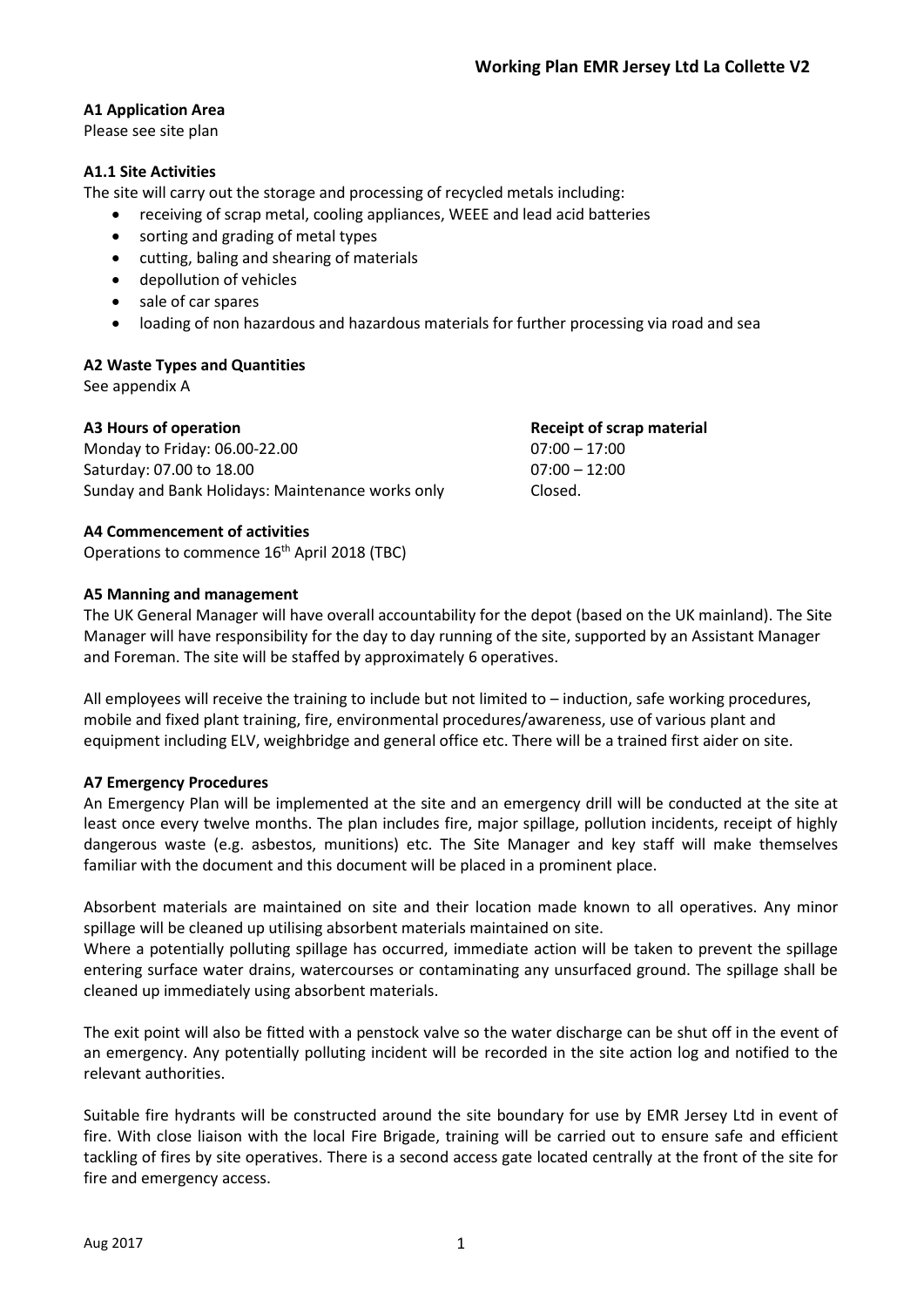## **Action in event of a fire**

In the event of a fire, immediate action will be taken. If it is safe to do so, trained personnel on site will attempt to extinguish the fire.

If staff on site are unable to extinguish the fire in a safe manner, the affected areas shall be evacuated and the following actions will be undertaken:

- The Fire Brigade will be contacted by dialling 999.
- The EMR responsible person will evacuate all staff and visitors from potentially hazardous areas and direct them to the nominated fire assembly point and ensure all relevant personnel are present.
- The staff at the weighbridge will be informed for the purposes of directing emergency service vehicles.
- The penstock will be closed where required and EMR personnel will be stationed at suitable points around the site to facilitate emergency services access.
- Once the fire brigade are called and the relevant EMR staff notified, DFI will also be notified.
- Where required appropriate contractors will be instructed to deal with fire water and other linked residues.
- All fire incidents are recorded in the site action log and subject to an internal investigation.

### **A8 Maximum quantities and duration of waste storage**

It is the aim of the company to turnover materials on a regular basis and complies with all required limits for quantities received and duration of materials stored. It is estimated that the site could potentially store 3,500 tonnes at any one time. See appendix A.

The ancillary area of hard standing shall not be used for the storage/processing of scrap metal.

### **B1 Site access**

Site access is as per the site plan

All persons entering the site will be directed to the main office/ weighbridge as a control point before entering the site. Vehicles will be instructed to stop on the weighbridge and communicate with the office/weighbridge prior to entering site.

### **B2 Site Security**

The site will be secured by external fencing which will prevent access on all perimeters. The offices will be located at the site entrance. All entrance gates to the site will remain locked outside of operating hours. The site will be covered by CCTV and sensor lighting.

The site will be kept closed and secure at all times when unattended. The security measures detailed will be inspected at commencement of each working day. Any defects shall be made secure by temporary repair by the end of that working day and shall be fully repaired within a reasonable timescale. All defects, damage and repairs to site security will be recorded in the site action log or the sites maintenance logs.

The site will be provided with adequate lighting which will be utilised during times of poor visibility arising either due to adverse weather or seasonal changes in daylight hours. Lighting will be programmed to suit these times of poor visibility and be on motion sensor out of working hours. Suitable lighting will be located to ensure safe access in pedestrian areas.

The lighting will be inspected on a regular basis. Any defects shall be fully repaired within seven working days of the damage being identified.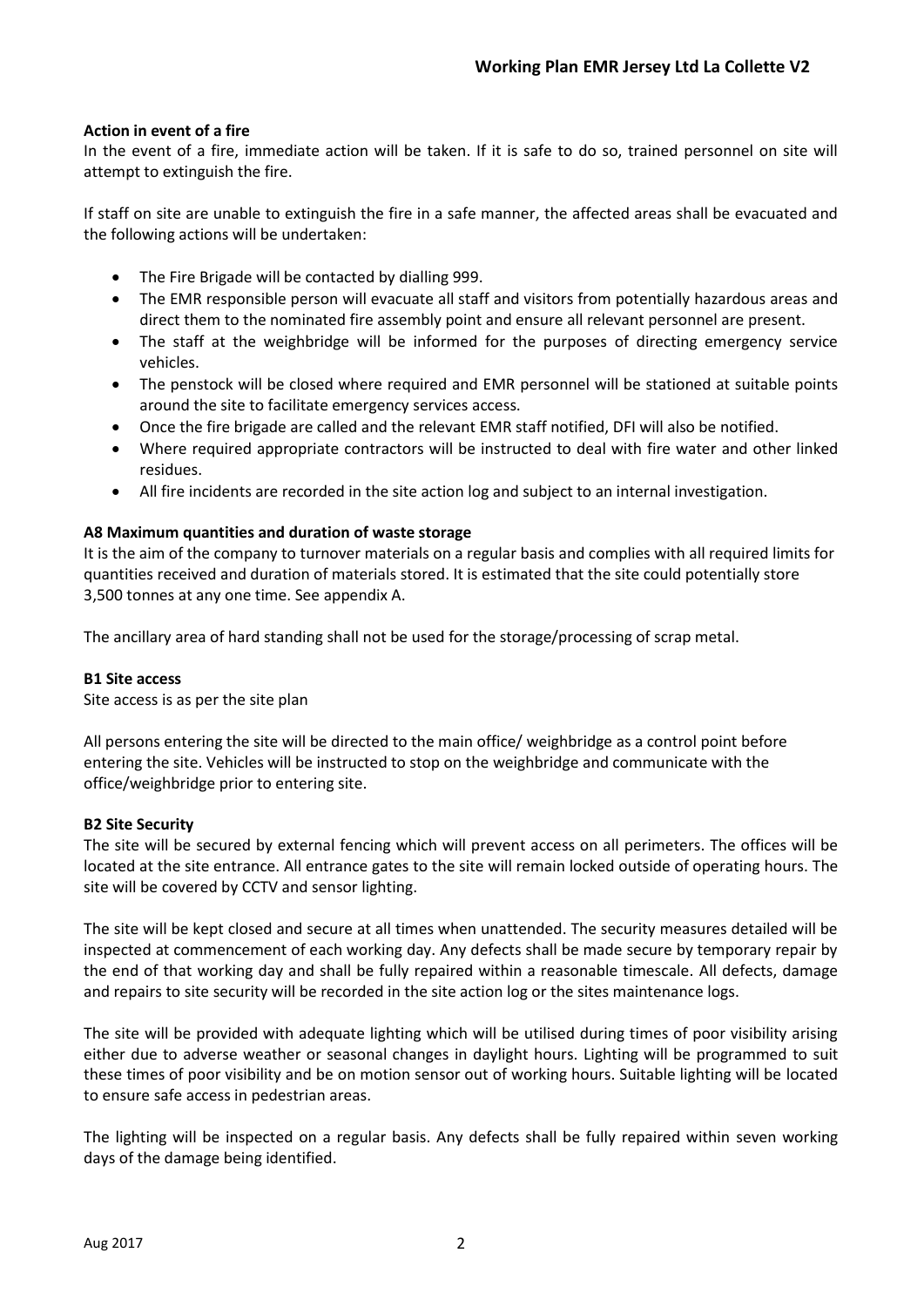## **B3 Wheel cleaning/control of mud and debris**

Mud and other debris are unlikely to be generated due to the nature of the site surfacing. Where required a mechanical sweeper will be provided to remove any other debris that could potentially be tracked onto the road from inside the site.

The access road to the site will be visually inspected on a daily basis and additionally during inclement weather. In the event that mud or debris is observed which is likely to have arisen from the site, action will be taken as soon as possible to resolve this issue. The site will use internal methods or an appropriate external contractor to remove mud and debris. Any abnormal event outside of day to day operations will be recorded in the site action log.

## **B4 Notice boards and signs**

Signage with all relevant information will be displayed as appropriate and in good view of all parties. A site identification board will be provided by EMR for the site entrance detailing the following information:

- Site Name and Address
- Waste Management Licence Holder Details
- Operators Details
- Emergency Out of Hours Contact Numbers
- Opening Times
- Waste Management Licence No. (to be confirmed)
- Dept of Environment Emergency Contact Numbers

### **B5 Internal roads**

All storage and treatment of scrap metal prior to processing shall be undertaken on an impervious surface, comprising high specification concrete with reinforced construction, served by a sealed drainage system.

The impervious surfaces will be maintained to prevent fluids running off to un-surfaced areas and to prevent the transmission of fluids through the pavement or its construction joints.

Surface water run off (rainwater) from areas of impermeable pavement shall be serviced by drains which will drain into a full retention interceptor (equipped with penstock valve) discharging to soakaway under suitable consent / permission

DFI are responsible for the site surfaces and any repairs required will be notified to DFI in good time to facilitate repairs to ensure the ongoing good condition of the site surface.

### **B6 Fuel tanks and bunding**

Potentially contaminating liquids, such as fuels and oils, shall be stored on site in appropriately engineered containers and bunds designed to a minimum 110% holding capacity for a single tank (where tanks are not double skinned)

Where two or more tanks are held within one secondary containment system or bund, the bund will hold at least 110% of the biggest tank's maximum storage capacity or 25% of the total maximum storage capacity of all the tanks, whichever is the greatest (where tanks are not double skinned)

All bunds will be constructed of materials impermeable to water and oil. All draw-off pipes and fill pipes that pass through the containment system sealed adequately. Engineered catch systems will be employed in areas where fluid spills may potentially occur. The ELV equipment consists of a tank farm which receives and contains all waste liquids in compliance with the above.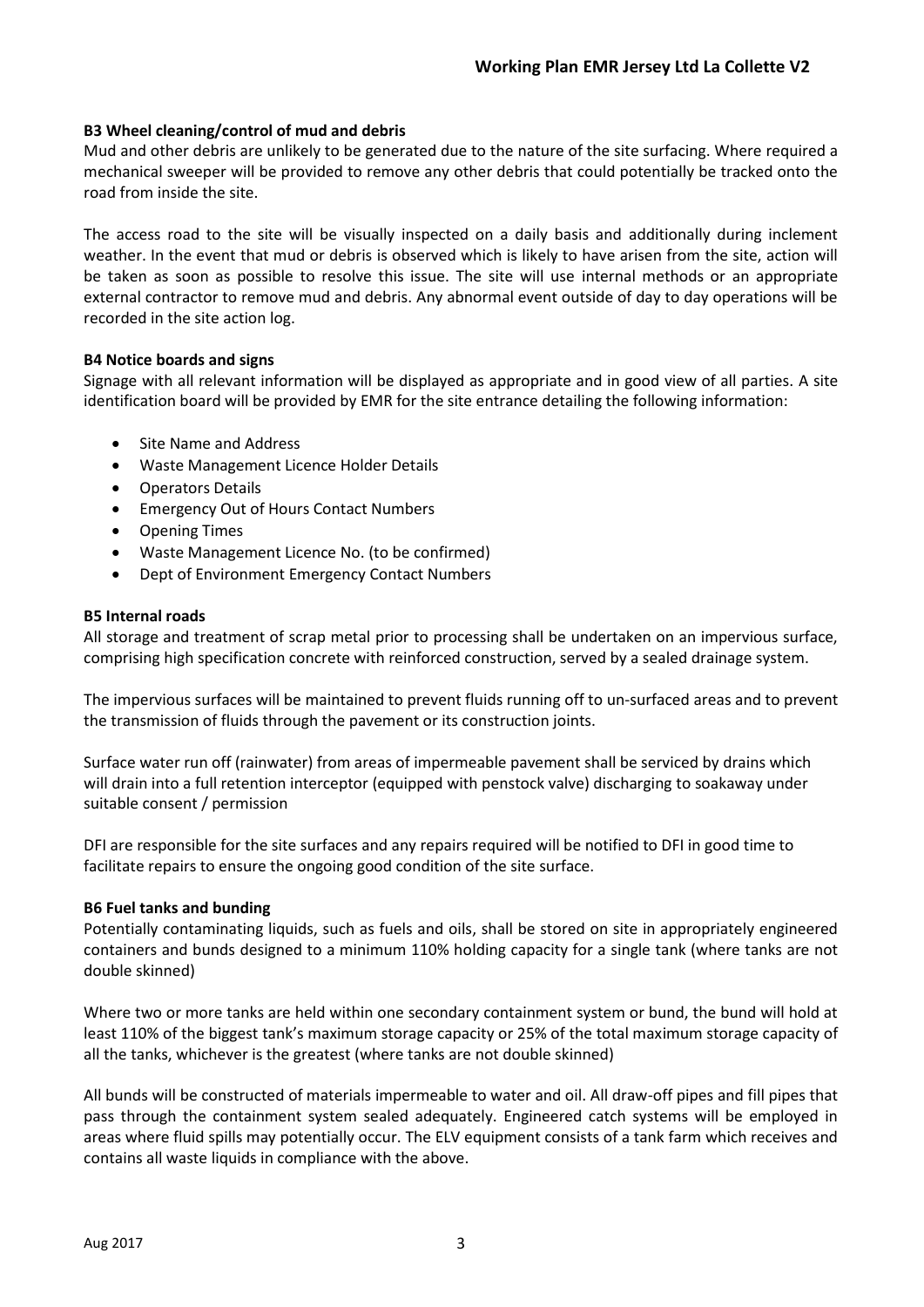## **B7 Weighing and measuring of loads**

Ferrous and non ferrous metals will be weighed into site via the main weighbridge however smaller loads of non ferrous metals may be directed to the non ferrous area to have smaller materials individually weighed, inspected and accepted.

Both the main weighbridge and non ferrous scale will be annually tested and calibrated with regular servicing carried out as per manufacturers guidance.

### **B8 Secure compound/quarantine area**

In the event that non conforming materials are detected after initial inspections, these will be segregated on discovery and quarantined in an appropriate area. An assessment will be made of the properties of the waste, and if necessary specialist advice obtained regarding handling and disposal.

## **B9 Hard standing/parking**

All internal site areas are constructed of an impervious surface.

## **B11 Drainage**

Any run off from impervious surfaces pass through a full retention interceptor located at the front of the site and will be discharged to soakaway under licence. A penstock will be fitted in order to close exit flows from the site in event of fire on site. A sampling point will also be constructed to ensure regular water sampling as may be required by the discharge licence.

EMR Jersey Ltd will apply for and hold the discharge licence for the period of the agreed contract with DFI. As part of the agreed contract, DFI will take responsibility for the cleaning, maintenance and servicing of the drainage system for twelve months from the date of opening. EMR Jersey Ltd will have control over the drainage system up to the sample point only. Past this point the system will remain the responsibility of DFI.

EMR Jersey throughout the period of the contract will carry out weekly inspections of the following:

- 1. Gully pots, catch pits and drains where easily visible and practicable
- 2. Interceptor visual inspection and check on oil levels
- 3. Penstock operation functionality
- 4. Sample point

Any problems will be highlighted to DFI during the first twelve months from commissioning for appropriate action.

DFI will carry out the following monthly actions for the first six months from commissioning date, then quarterly for the last six months of the commissioning phase:

- 1. Clean out of all debris accumulated in gully pots, catch pits or similar
- 2. Flush through of all drainage on site with high pressure jetter
- 3. Empty and then clean/refill the interceptor, checking and cleaning the filter
- 4. Jet wash the penstock pit
- 5. Jet wash the sampling point pit

After the first twelve months from opening of the site the drainage cleaning, maintenance and repair up to the sample point with be the responsibility of EMR Jersey Ltd. After the first twelve months, the system shall be cleaned as above every six months. Frequency may alter based on the weekly visual inspections.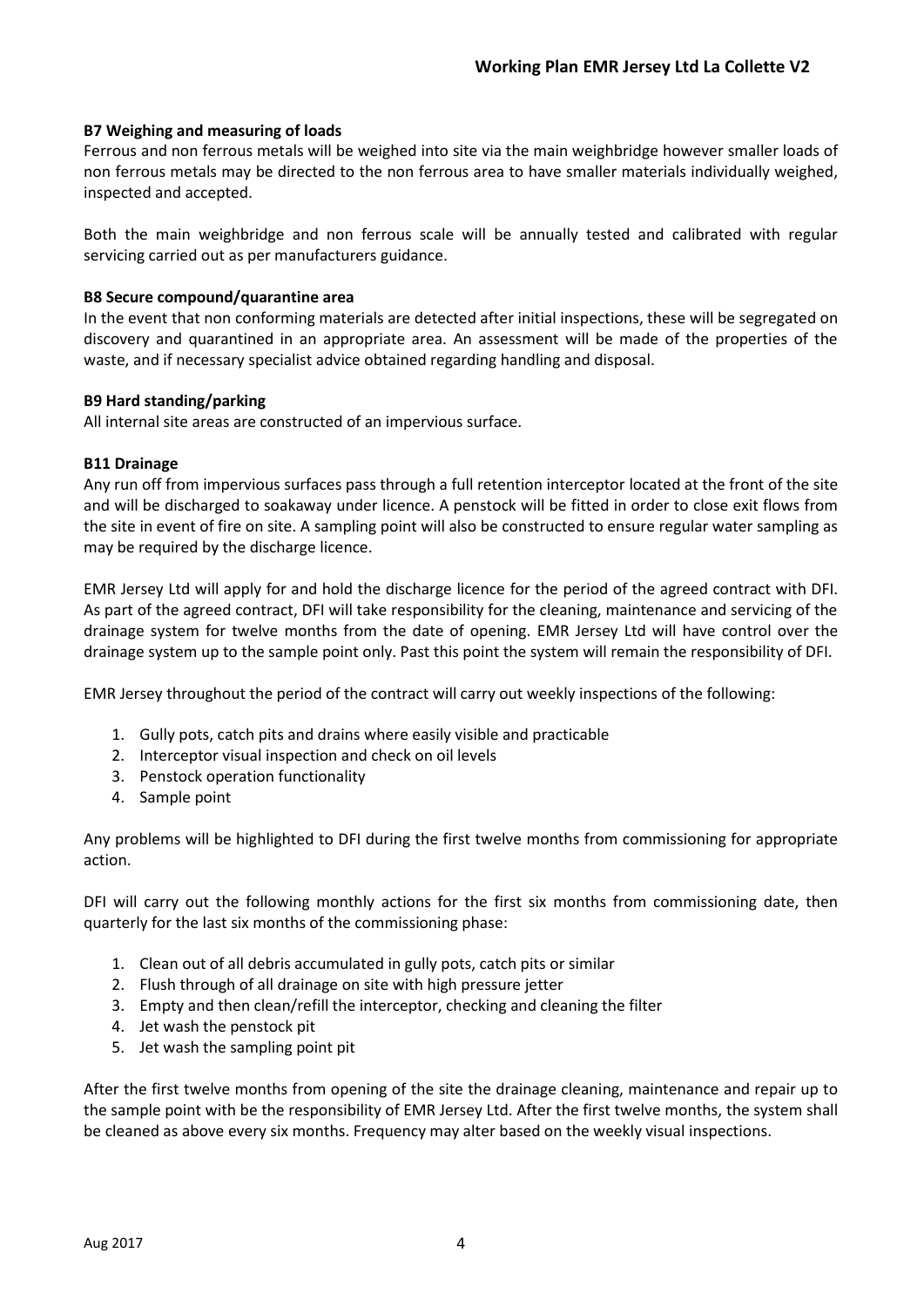Tanks and bunds are inspected monthly to ensure their continued integrity. Any defects observed will be made temporarily secure by the end of the working day with permanent repairs being instigated within a reasonable timescale. Inspections, defects, damage and repairs will be recorded in the site action log or the site environmental file where appropriate.

All inspections, defects, damage, maintenance and repairs will be recorded in the appropriate site files or the site action log.

## **B12 Plant design, construction, operation and maintenance**

The proposed development of the site will consist of the following elements:

- Surface mounted weighbridge
- Temporary office and welfare facilities
- End of life vehicle equipment
- Non ferrous customer weighing scale area
- Mobile shear/baler
- Customer drop off area for ferrous/non ferrous materials
- Fuel and oil storage areas
- Battery and cooling appliance storage areas
- Storage for car spares and site consumables

### **B13 Bays and bins**

Batteries will be kept in designated plastic containers under cover. Fridges, ELVs and small mixed WEEE will be stored in designated areas.

## **B14 Site office**

A site office and welfare temporary building will be provided for the following purposes:

- Weighbridge and reception area
- Office areas
- Welfare room
- Changing/drying room
- Toilet facilities

### **D1 Checking loads: reception**

Vehicles arriving at the site enter the main gates and drive onto the weighbridge located inside the main entrance. The load is checked visually for its suitability for processing at the site. In the event that unacceptable wastes are discovered at this point, the vehicle shall be quarantined and/or rejected from site.

Ferrous and non ferrous metals will be weighed into site via the main weighbridge however smaller loads of non ferrous metals may be directed to the non ferrous area to have smaller materials individually weighed, inspected and accepted.

If the materials are determined as acceptable by initial inspection, vehicles will be directed to a suitable area to discharge their load. The tipping areas may vary depending upon various factors such as stocking levels, material type and processing that will be required.

Once the load is tipped, the materials are again inspected by the plant operator to determine whether they are acceptable. Should unacceptable materials be observed at this point, contrary items are returned to the vehicle and rejected from site if deemed safe to so by the depot manager. The vehicle driver and/or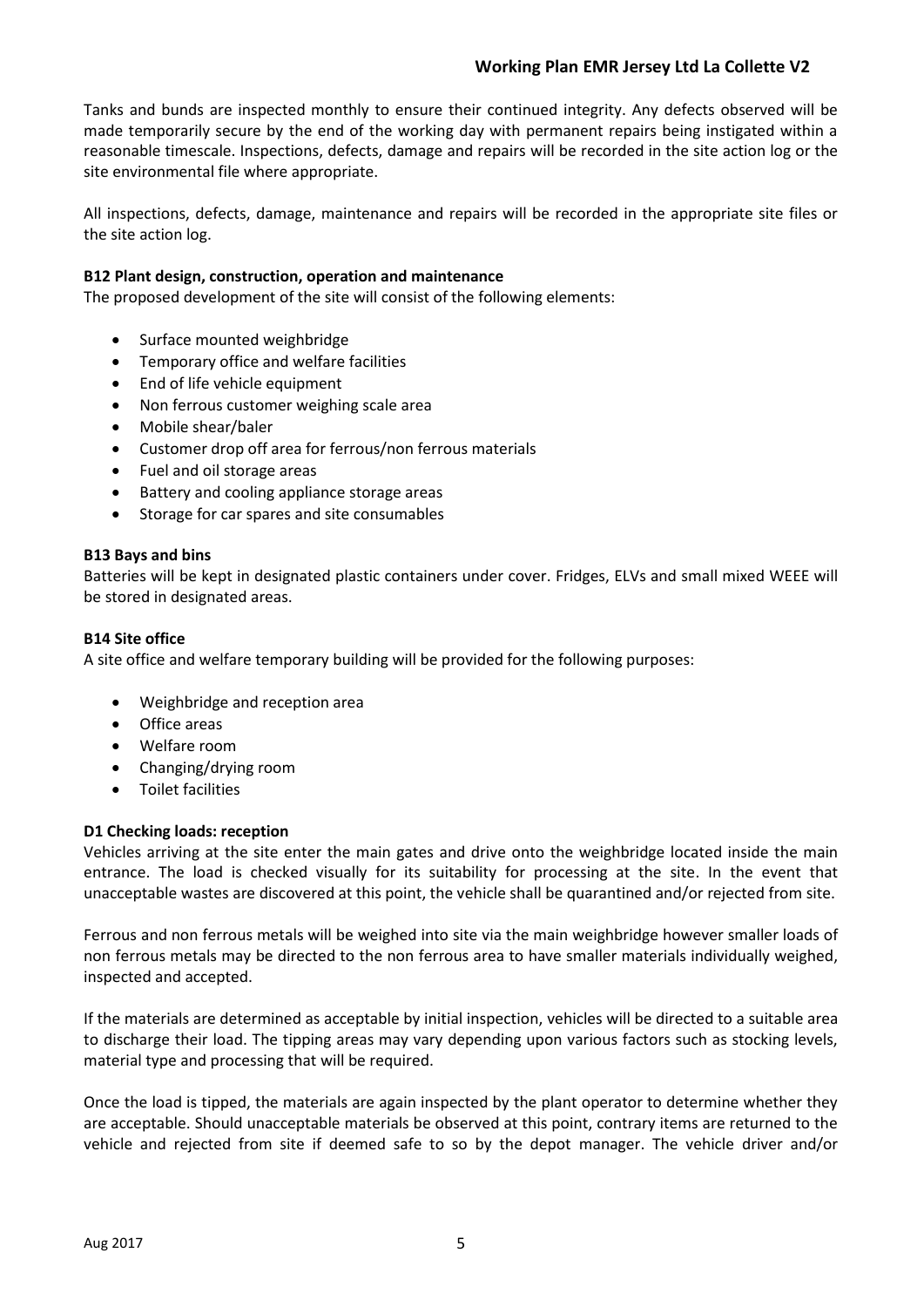customer are notified of the reasons for the rejection. Radio communications are maintained between weighbridge and plant operators during the acceptance of waste at the site.

Once a load has been tipped, inspected and deemed as acceptable, the vehicle will be cleared to return to the weighbridge where the tare weight of the material tipped is determined, and the final weighbridge ticket is issued.

Cooling appliances, ELVS, batteries and WEEE are directed to the relevant designated appliance storage areas as noted on the site plan.

DFI will be informed of any loads quarantined on site or rejected from site that pose a significant risk of pollution of the environment or risk to human health outside of the site boundary.

### **D2 Recording loads**

All incoming scrap materials and outgoing wastes will be recorded on an electronic format by the companies' weighbridge and accounting data base system, from which waste movement information, weights (tonnages), duty of care records etc. can be obtained in a number of reporting formats.

Records of all calibration and Weights and Measures inspections will be retained on site, service labels will also be maintained on the equipment for quick visual inspection and confirmation of calibration.

#### **D3 Inspection of wastes: deposit**

Once scrap metal material has been tipped/unloaded, loads will be inspected for rogue materials that could contravene the permit conditions.

Any problem with quality will be noted and contamination (suspected or confirmed) identified and the information will be passed back to the weighbridge or supervisor/manager by the relevant communication system used.

As soon as a load is checked and passed for acceptance, the load will be moved to the designated stockpile and the area cleared ready for the next delivery.

Undepolluted End of Life Vehicles (ELVs) will be transferred to the ELV depollution reception area for inspection followed by depollution in ELV rig. If there are any non conforming/hazardous items concealed within the vehicle, then they will be removed and quarantined if safe to do so. All ELV's will be dealt with, regardless of their condition. There may be a further cost involved depending on the condition of the vehicle and the most appropriate and safest method of depollution

Cooling appliances are directed to the cooling appliance storage area. Cooling appliances will be unloaded by a forklift fitted with a bale clamp or other suitable attachment to prevent unnecessary damage. Cooling appliances will be inspected as they are being unloaded to ensure they are not contaminated with food waste or hazardous substances. If any cooling appliances are found to be contaminated they will be rejected at the weighbridge or quarantined.

### **D4 Rejection of loads**

In the event that non conforming materials are detected after initial inspections, these will be segregated on discovery and quarantined in an appropriate area. An assessment will be made of the properties of the waste, and if necessary specialist advice obtained regarding handling and disposal.

### **D5 Sampling and analysis**

The sites waste acceptance criteria does not require wastes accepted to be subject to sampling or testing.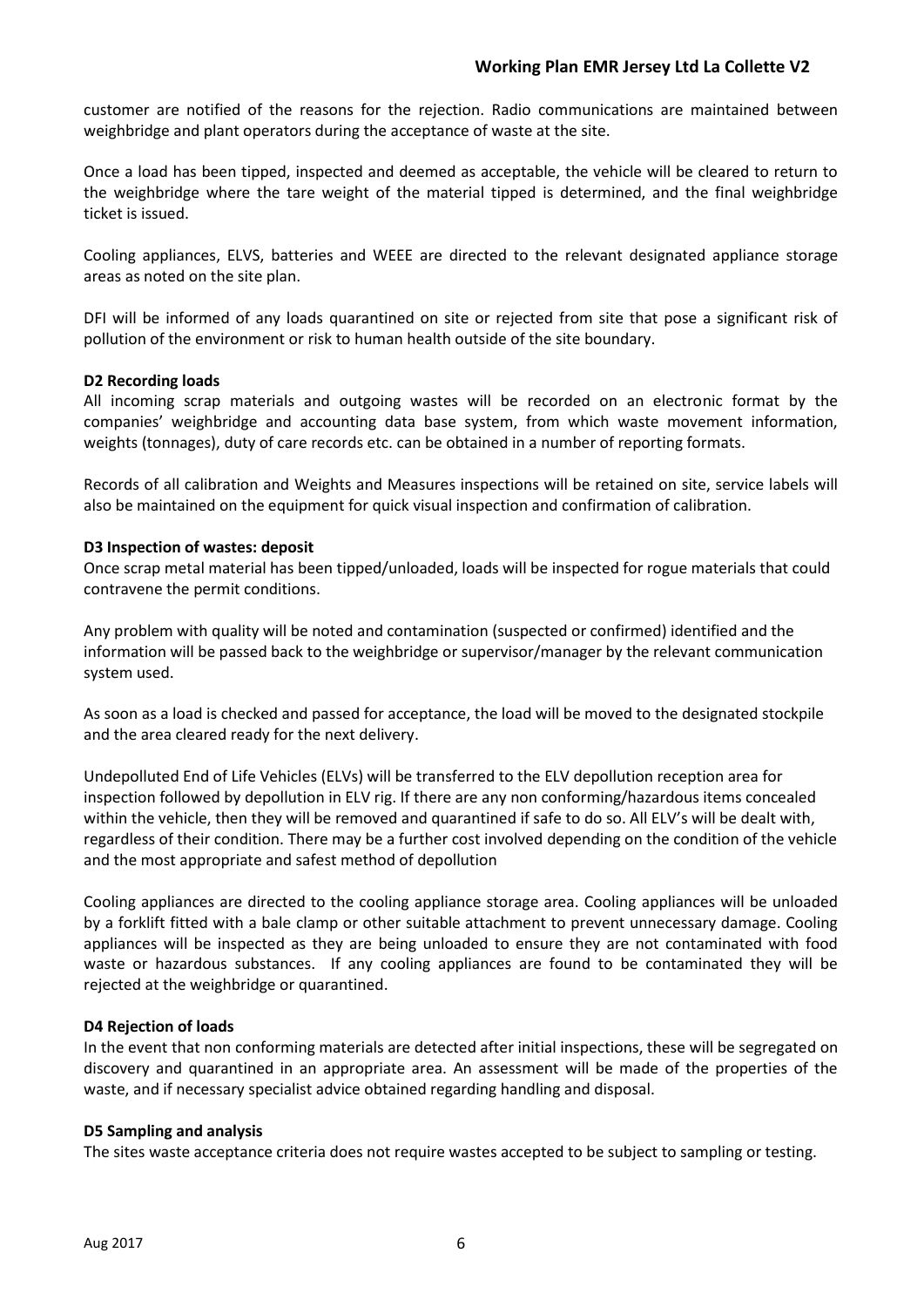## **Monitoring and reporting for specified gases, vapours and aerosols**

The handling of waste material and processed metals on the site is not considered to give rise to emissions of specific gases, vapours or aerosols at such levels or concentrations that there is a measurable risk of pollution of the environment or human health outside of the site boundary.

However if a potential environmental issue is identified linked to emissions of specific gases, vapours or aerosols at such levels or concentrations that could pose a risk of pollution of the environment or human health outside of the site boundary then appropriate steps will be taken by the site to monitor these emissions.

## **Surface water monitoring and reporting**

The handling of waste material and processed metals on the site is not considered to pose a significant risk to surface waters due to the nature of the materials handled on site and the engineering and operational containment systems in place on site.

However if a potential environmental issue is identified, that may potentially effect the surrounding surface waters then appropriate steps may be taken by the site to monitor at a number of appropriate points around the site.

## **Monitoring of meteorological conditions**

Weather conditions will be monitored by visual observation. Records will be maintained through a daily site environmental log of any meteorological conditions that adversely effect the sites operation, such as high wind, and any steps taken to mitigate the effects.

## **D6 Handling, segregation and storage and labelling**

Scrap metal will be primarily handled using appropriate mobile plant (e.g. materials handler, fork lift truck etc.). Staff shall be provided with the appropriate PPE (gloves, safety boots, hi-visibility jacket and hard hat as a minimum).

Non ferrous and ferrous metal areas will be separated; scrap metal waste will be sorted, segregated and stored into separate stockpiles / bays / containers dependent on type.

Hazardous wastes will be stored/ quarantined in specific areas segregated from other wastes. Hazardous wastes in drums/containers will be packaged appropriately prior to shipment from site (accompanied by the relevant paperwork)

### **E8 Hazardous waste management procedures**

The site only accepts those wastes as detailed in the Waste Management Licence however other hazardous wastes may be generated as part of treatment processes. Any hazardous wastes accepted at the site will then be stored in appropriately engineered areas.

Any contravening hazardous wastes discovered in loads will be isolated and traced back to source supplier where possible. If the source of the hazardous waste cannot be ascertained, then the waste will be quarantined until it can be safely treated on site or until it can be removed from the site for reprocessing or disposal at an appropriately licensed facility.

Outlines of procedures for certain wastes are as follows: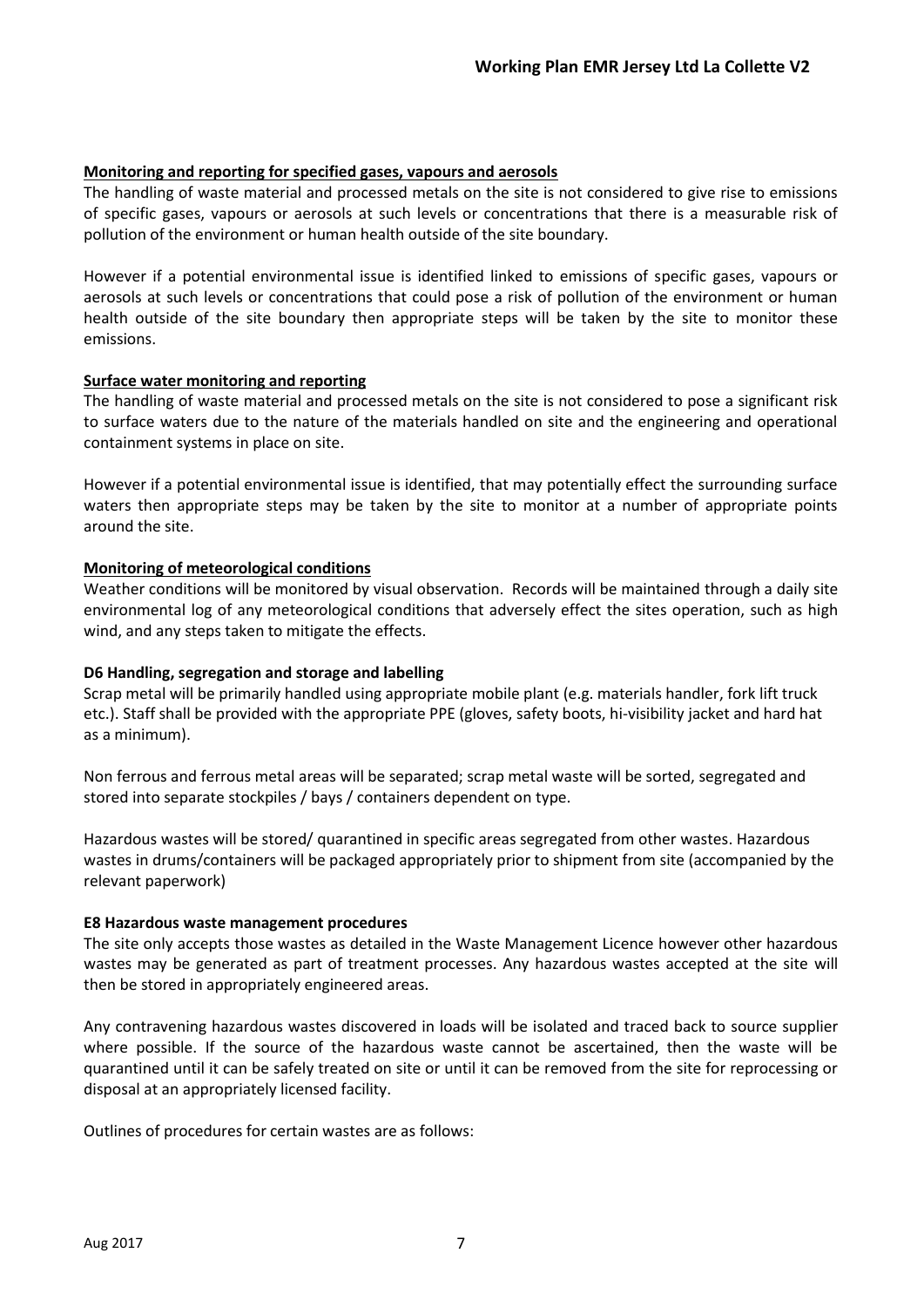## **Cooling Appliances**

Cooling appliances are directed to the cooling appliance storage area. Cooling appliances will be unloaded by a forklift fitted with a bale clamp or other suitable attachment to prevent unnecessary damage. Cooling appliances will be inspected as they are being unloaded to ensure they are not contaminated with food waste or hazardous substances. If any cooling appliances are found to be contaminated they will be rejected at the weighbridge or quarantined.

### **Wastes Containing Liquids**

The site will not accept tanks or drums unless they have been confirmed as having been purged of their contents through provision of a purge certificate or via suitable inspection points being provided.

Liquids and other hazardous components shall be drained or removed from End of Life Vehicles (ELVs) in the correct manner.

## **Pressurised Containers**

Hazardous cylinders and pressurised containers are not knowingly accepted at the site. Should such items be discovered during the inspection stages, they will be rejected from site.

## **Depollution of End of Life Vehicles**

The treatment/depollution of waste motor vehicles will consist of following when applicable:

- the removal of the battery or batteries;
- the removal of the liquefied petroleum gas tank (if applicable);
- the removal or neutralisation of all potentially explosive components (including air bags and seat belt tensioners) through deployment (where possible)
- the removal, collection and storage of operating fluids
- the removal of any components identified as containing mercury or asbestos
- removal of all tyres
- removal of catalytic converters

and where any such article or material is removed it shall be done in such a way as best promotes its recycling.

### **Acceptance and Storage of Lead Acid Batteries**

Lead acid batteries will be accepted at site from a range of sources and also as a result of the treatment of ELVs.

- All batteries will be stored in a storage area with an impervious floor and be covered at all times
- Neutralising materials, liquids or granules will be maintained on site for use in the event of a battery acid spill. Staff will be trained on site in spillage management procedures.
- If an acid spill should occur, it will be cleaned up immediately.
- All batteries must be stored upright in acid resistant plastic battery bins.
- All designated battery storage areas/battery storage bins will be clearly labelled
- Lead acid batteries are classified as hazardous waste; therefore they must be dispatched from site in the correct manner
- Hauliers and disposers of lead acid batteries must be approved suitably licensed contractors and the receiving facility must also be suitably licensed to accept lead acid batteries.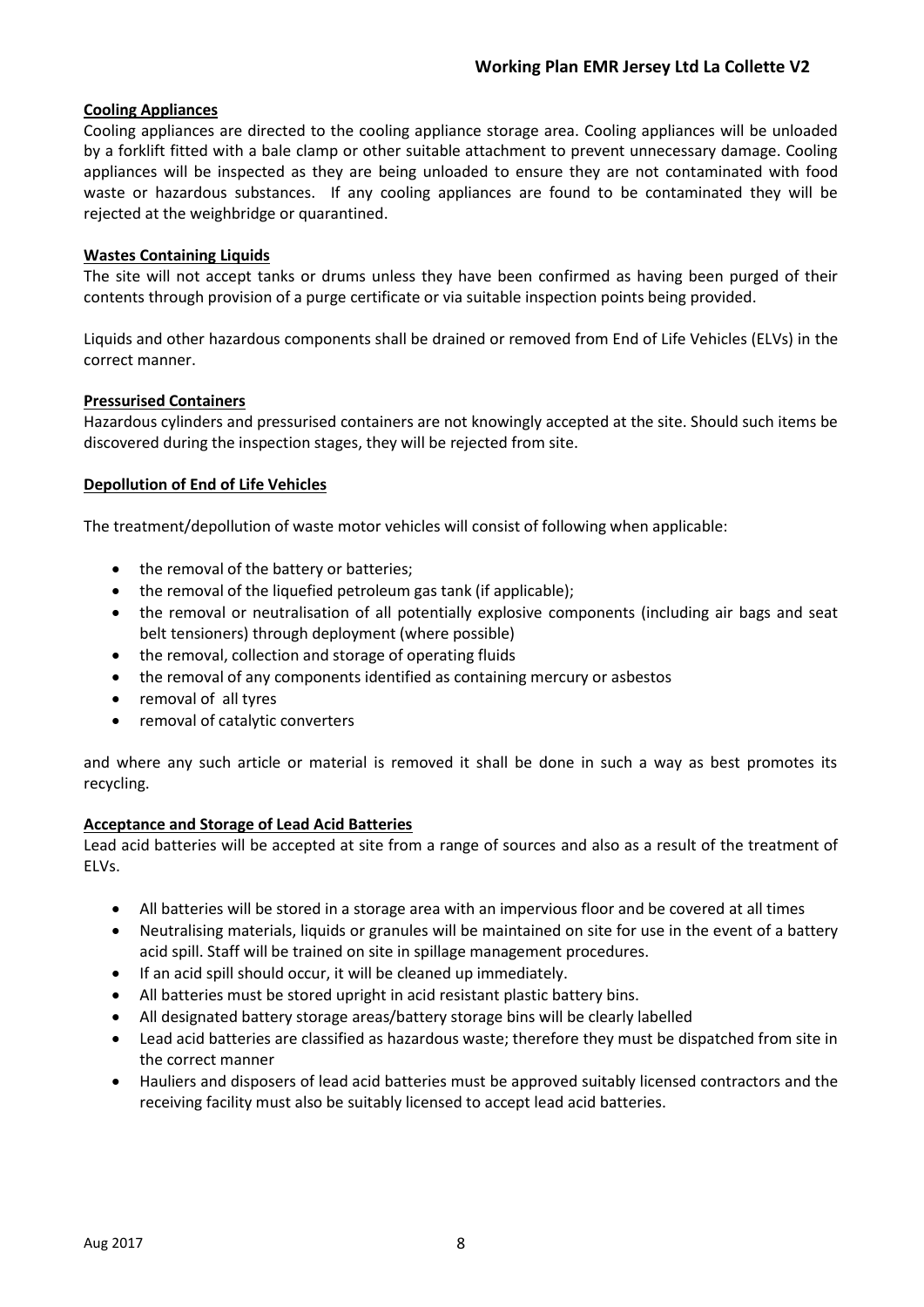## **Acceptance and Storage of Tyres**

Tyres will be accepted at site as part of end of life vehicles however they may also be received from other sources in accordance with waste acceptance and control procedures.

- Tyres will be stored in stable stacks or within appropriate containers on site, which will be dispatched regularly to the EFW facility or through other suitable agreed disposal route.
- The site will store maximum 10t tyres at any one time but will aim to minimise storage where possible.

### **Metal shearing and baling**

A Lefort 600 shear will be located at the site.

Safe Working Procedures have been developed for each individual process involved in the shear/baler operation. Only authorised trained personnel shall operate and perform repairs to or maintenance of the shear and safe working procedures (SWPs) to be followed at all times.

Inspection of the shear shall form part of the regular SHE (safety, health and environment) inspection regime. If there are any defects of the shear or it is not operational or not performing correctly, then the shear must be shut down and this reported to the site manager immediately.

Any oil (hydraulic or lubricating oil) leaks or spills emanating from the shear must be reported immediately and the appropriate spill response procedure initiated (or accident and emergency plan if there is a major spill). A regular maintenance schedule shall be implemented for the shear.

## **WEEE (Waste electrical and electronic equipment) Waste**

Large domestic appliances may be accepted from customers in discreet consignments. LDA is accepted on site placed with the ferrous materials for shearing on site and then ongoing recycling/separation off Island. Small mixed WEEE is accepted on site and stored in a designated area prior to ongoing recycling/separation off Island. Treatment of LDA only is permitted.

### **E9 Residues**

Waste or residues (non hazardous solid waste) generated from scrap metal, sorting, segregation and processing will be segregated and stored in a designated area. This waste will be stored in a manner to prevent the generation of mud and dust, with the use of dust suppression where required.

Note: DFI are responsible for taking waste tyres, woods and burnables to the EFW plant.

### **E11 Maximum storage capacities**

It is estimated that the maximum storage capacity of the site will be 3500 tonnes including ferrous, non ferrous and hazardous materials.

## **F Pollution Control**

### **F3 Dust**

Regular visual checks will be undertaken throughout the working day by the site management and any potential dust problems identified. Potential problems may include unfavourable weather, such as windy, dry or sunny conditions and direction of prevailing winds which may result dust generation. If dust is assessed to be an issue the site manager will monitor the situation closely and take appropriate mitigating actions including use of suppression spays and management of processing operations.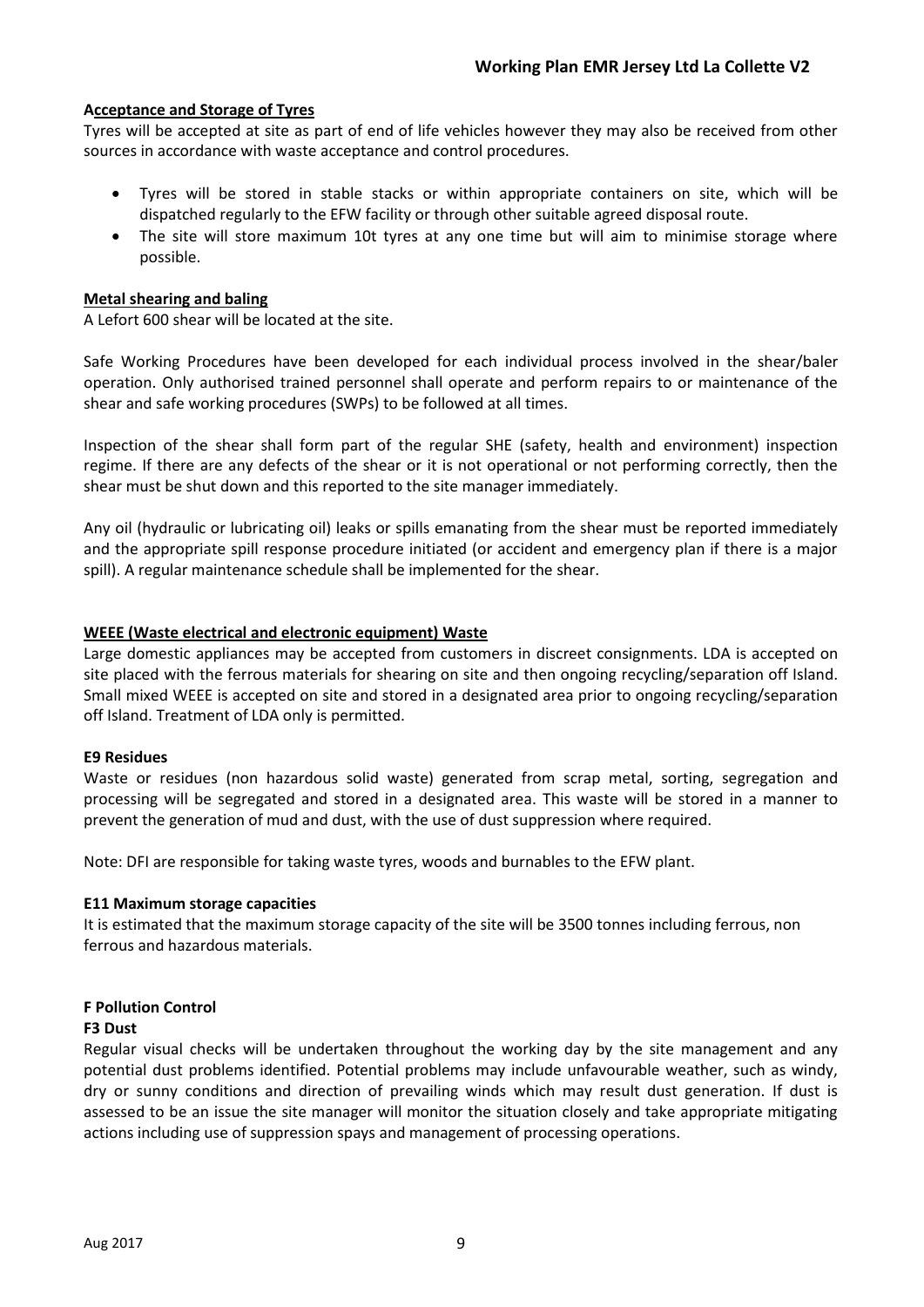In the event that complaints are received relating to dusts on site, details of the potential causes, investigative measures taken and any results will be recorded in the site action log.

### **F4 Noise/Vibrations**

In order to minimise noise/vibration generated from plant, equipment will be maintained in accordance with manufacturer's specifications. The company will take appropriate steps at all stages of waste handling from acceptance to processing to final export to minimise the risk of noise generating events.

The site will adhere to SMART working practices with the aim to minimise resulting noise from routine activities where possible.

Operating and waste acceptance hours are restricted in accordance with the Waste Management Licence and Planning Conditions. Any noise/vibration complaints received will be recorded and investigated, with results being recorded in the site action log.

## **F5 Odour**

The types of materials that will be received and processed at the site are not likely to result in the significant generation of odours. In the event that complaints are received relating to odours on site, the potential cause shall be investigated with details and the results of any investigations recorded in the site action log.

## **F6 Pest Control**

A monthly inspection will be undertaken for infestation by pests. Pest control will be employed on site as routine maintenance. In the event that pests or vermin are discovered on site that are assessed to be posing a threat to the environment, safety or amenity then a specialist pest control contractor shall be appointed as soon as possible.

### **F7 Litter**

The boundaries of the site will be inspected on a daily basis and any litter present will be collected by the end of the working day.

### **H1 Wastes received and removed**

All company paper and electronic systems have been set up to be undertaken in line with EMR standard operating procedures and for ease will continue to be used at the site as best practice. For all references to duty of care, waste transfer notes and EWC codes it is understood that these are not required by Jersey legislation, however EMR Jersey Ltd will use UK legislation as best practice where feasible.

TFS documentation is required for all hazardous materials to be shipped off Jersey to the UK. Annex VII documents will be completed for all movements of green list waste off Island to the UK. All paperwork will be stored or archived on site and be available upon request. All electronic copies will be backed up within the company systems on a routine basis.

### **Main Site Procedures**

All wastes/scrap metal received into the site will be weighed in. All waste/scrap metal removed from the site off Island will be weighed out and accompanied by either a 'duty of care' waste transfer note (WTN) or the relevant TFS documentation (dependent on the classification and type of waste in question) and recorded electronically as part of the weighbridge recording system. The applicable correct description/classification of the waste will be written on all WTN / consignment notes and accompanied by the relevant European Waste Code (EWC)/UN code.

Records will be maintained for all wastes accepted to the site and exported from the site. Waste quantities will normally be recorded via the site's weighbridges or other mechanical scales in smaller acceptance areas such as the non ferrous trading area.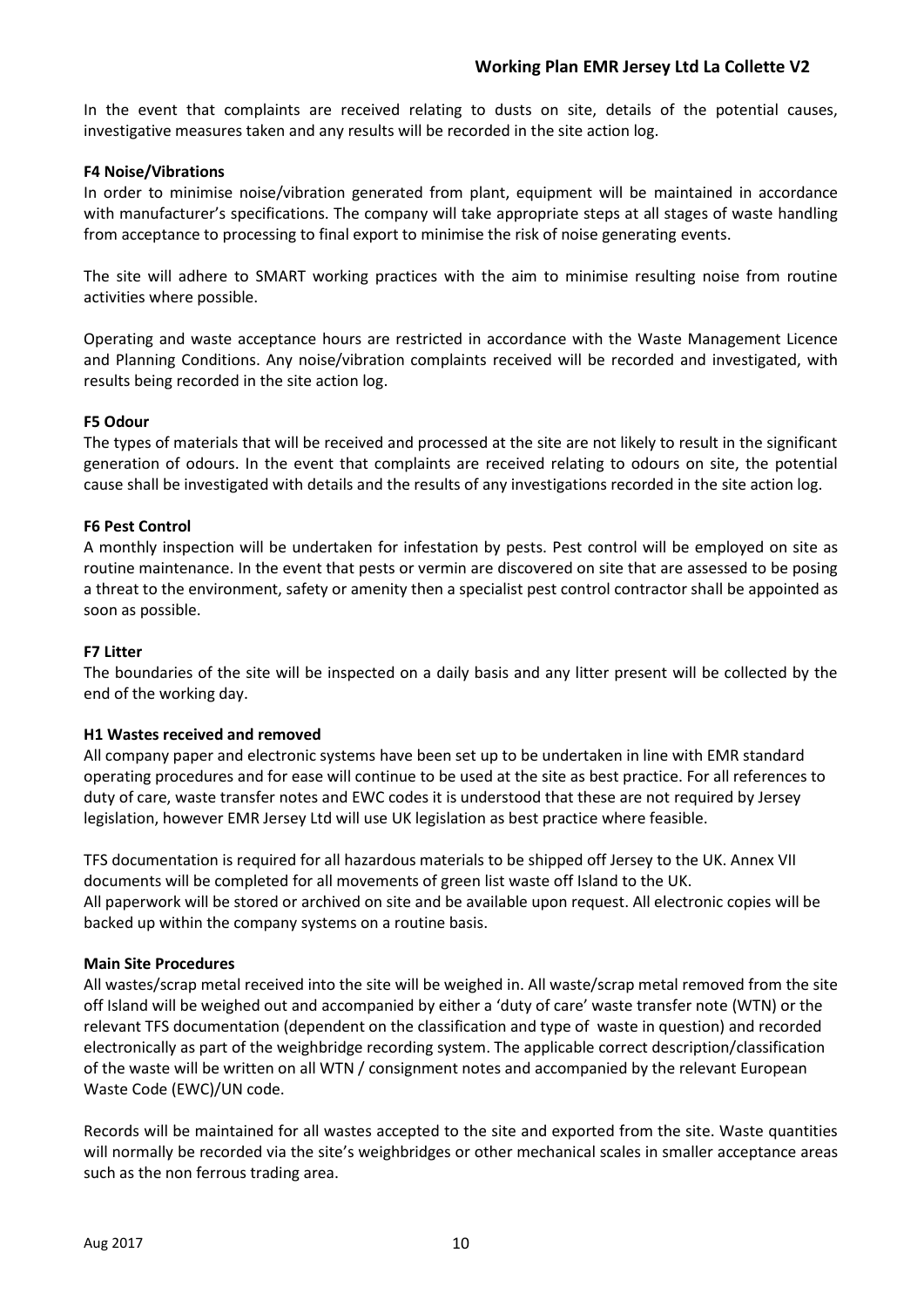THE EMR Jersey Ltd weighbridge ticket acts as a duty of care note and contains all relevant information as required by UK Legislation.

Site records of waste movements shall be maintained through the retention of hard copies of normal weighbridge tickets, TFS/Annex VII documentation and suitable documentation from servicing contractors removing contaminated liquids, absorbents, waste oils etc. This information will be retained in at the following locations for the following specified time periods:

## **Retention and availability of records**

| <b>Records</b>                | Location            | <b>Retention Time Period</b> |
|-------------------------------|---------------------|------------------------------|
| Weighbridge tickets           | Electronic          | 2 years                      |
| Incoming hazardous waste      | Electronic/ on site |                              |
| documentation                 |                     | 3 years                      |
| Out going documentation       |                     |                              |
| from servicing contractors    |                     |                              |
| removing contaminated         | Electronic/on site  | 3 years                      |
| liquids, absorbents and waste |                     |                              |
| oils etc                      |                     |                              |

## **H2 Rejected wastes**

See H1

### **H3 Site diary**

The site diary is contained within various internal company systems and recording/monitoring procedures.

### **H4 Other data**

In addition to the statements and procedures detailed with this working plan, the site may also implement and retain additional safe working procedures, risk assessments and emergency plans within the site files which are updated on a reactive basis linked to relevant operating issues.

### **H5 Waste analysis**

The site will comply with all waste data reporting as required by the Department of the Environment.

### **H7 Site inspections**

The site diary takes the form of an electronic action log for the logging of all incidents, complaints, site actions, maintenance etc. It is backed up by various inspection and auditing documents, a hard copy site diary, daily report and other hard copy and electronic systems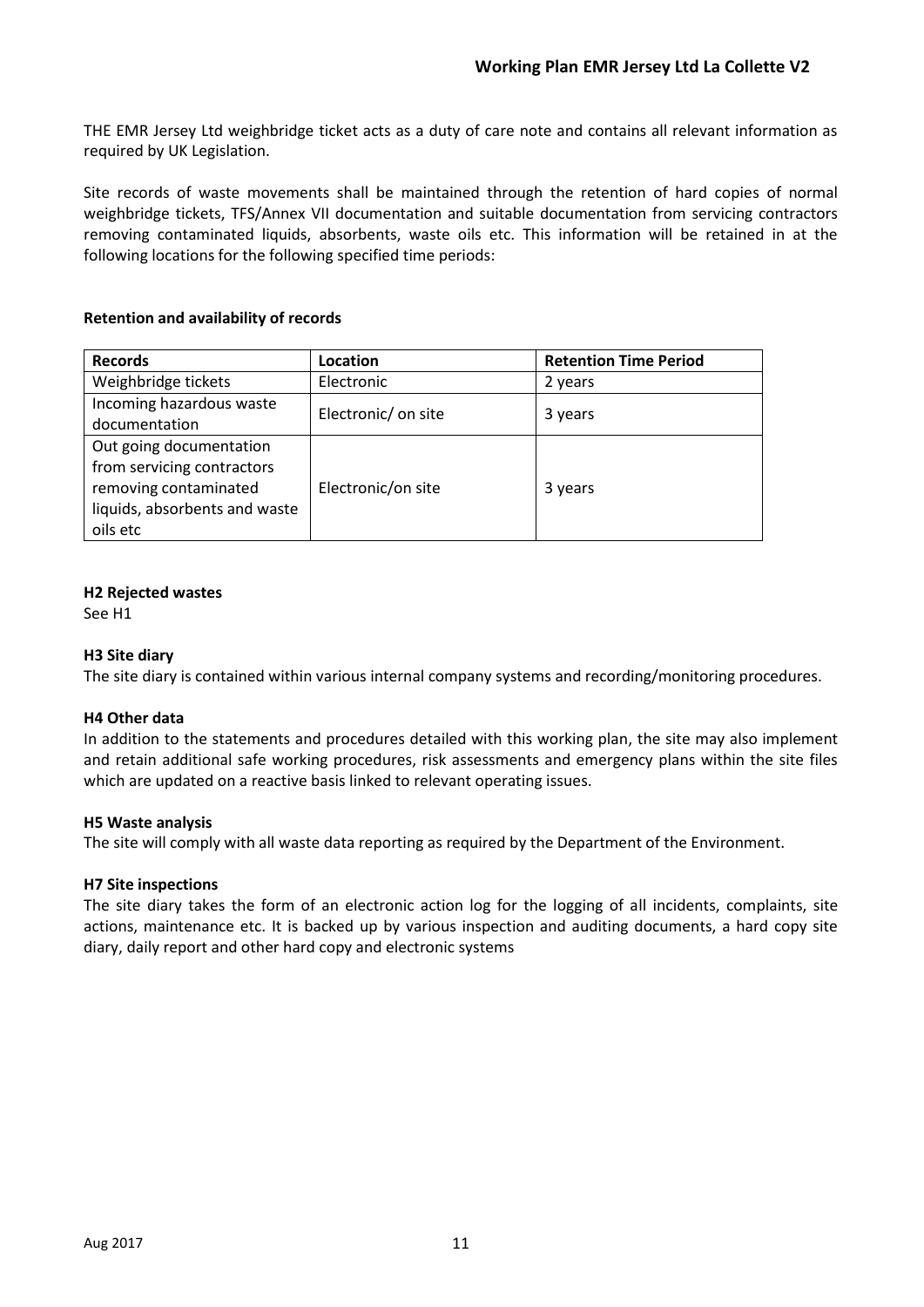## **Appendix A - EWC Codes**

| <b>Chapter From European</b><br>Waste Catalogue that<br>codes have been selected                                                           | Sub-section                                                                                                                                                                                                                | Code                                                                                           |
|--------------------------------------------------------------------------------------------------------------------------------------------|----------------------------------------------------------------------------------------------------------------------------------------------------------------------------------------------------------------------------|------------------------------------------------------------------------------------------------|
| 02 - Wastes from<br>Agriculture, Horticulture,<br>Aquiculture, Forestry,<br>Hunting and Fishing, Food<br><b>Preparation and Processing</b> | None                                                                                                                                                                                                                       | 02 01 10 waste metal                                                                           |
|                                                                                                                                            |                                                                                                                                                                                                                            |                                                                                                |
| 12 - Wastes from Shaping<br>and Physical and<br><b>Mechanical Surface</b><br><b>Treatment of Metals and</b><br>Plastics                    | 12 01 wastes from shaping and<br>physical and mechanical surface<br>treatment of metals and plastics                                                                                                                       | 12 01 01 ferrous metal filings and<br>turnings                                                 |
|                                                                                                                                            |                                                                                                                                                                                                                            | 12 01 02 ferrous metal dust and<br>particles                                                   |
|                                                                                                                                            |                                                                                                                                                                                                                            | 12 01 03 non-ferrous metal filings<br>and turnings                                             |
|                                                                                                                                            |                                                                                                                                                                                                                            | 12 01 04 non-ferrous metal dust and<br>particles                                               |
|                                                                                                                                            |                                                                                                                                                                                                                            | 12 01 13 welding wastes                                                                        |
|                                                                                                                                            |                                                                                                                                                                                                                            |                                                                                                |
| 15 Waste Packaging;<br>Absorbents, Wiping Cloths,<br><b>Filter Materials and</b><br>Protective Clothing not<br>otherwise specified         | 15 01 packaging (including<br>separately collected municipal<br>packaging waste)                                                                                                                                           | 15 01 04 metallic packaging                                                                    |
|                                                                                                                                            |                                                                                                                                                                                                                            | 15 01 05 Composite packaging                                                                   |
|                                                                                                                                            |                                                                                                                                                                                                                            |                                                                                                |
| 16 Wastes not otherwise<br>specified in the list                                                                                           | 16 01 end-of-life vehicles from<br>different means of transport<br>(including off-road machinery)<br>and wastes from dismantling of<br>end-of-life vehicles and vehicle<br>maintenance (except 13, 14, 16<br>06 and 16 08) | 16 01 03 end-of-life tyres                                                                     |
|                                                                                                                                            |                                                                                                                                                                                                                            | 16 01 04* end-of-life vehicles (M)                                                             |
|                                                                                                                                            |                                                                                                                                                                                                                            | 16 01 06 end-of-life vehicles,<br>containing neither liquids nor other<br>hazardous components |
|                                                                                                                                            |                                                                                                                                                                                                                            | 16 01 07* oil filters (A)                                                                      |
|                                                                                                                                            |                                                                                                                                                                                                                            | 16 01 22 Components not otherwise<br>specified                                                 |
|                                                                                                                                            |                                                                                                                                                                                                                            | 16 01 11* break pads containing<br>asbestos (M)                                                |
|                                                                                                                                            |                                                                                                                                                                                                                            | 16 01 12 brake pads other than<br>those mentioned in 16 01 11                                  |
|                                                                                                                                            |                                                                                                                                                                                                                            | 16 01 17 ferrous metal                                                                         |
|                                                                                                                                            |                                                                                                                                                                                                                            | 16 01 18 non-ferrous metal                                                                     |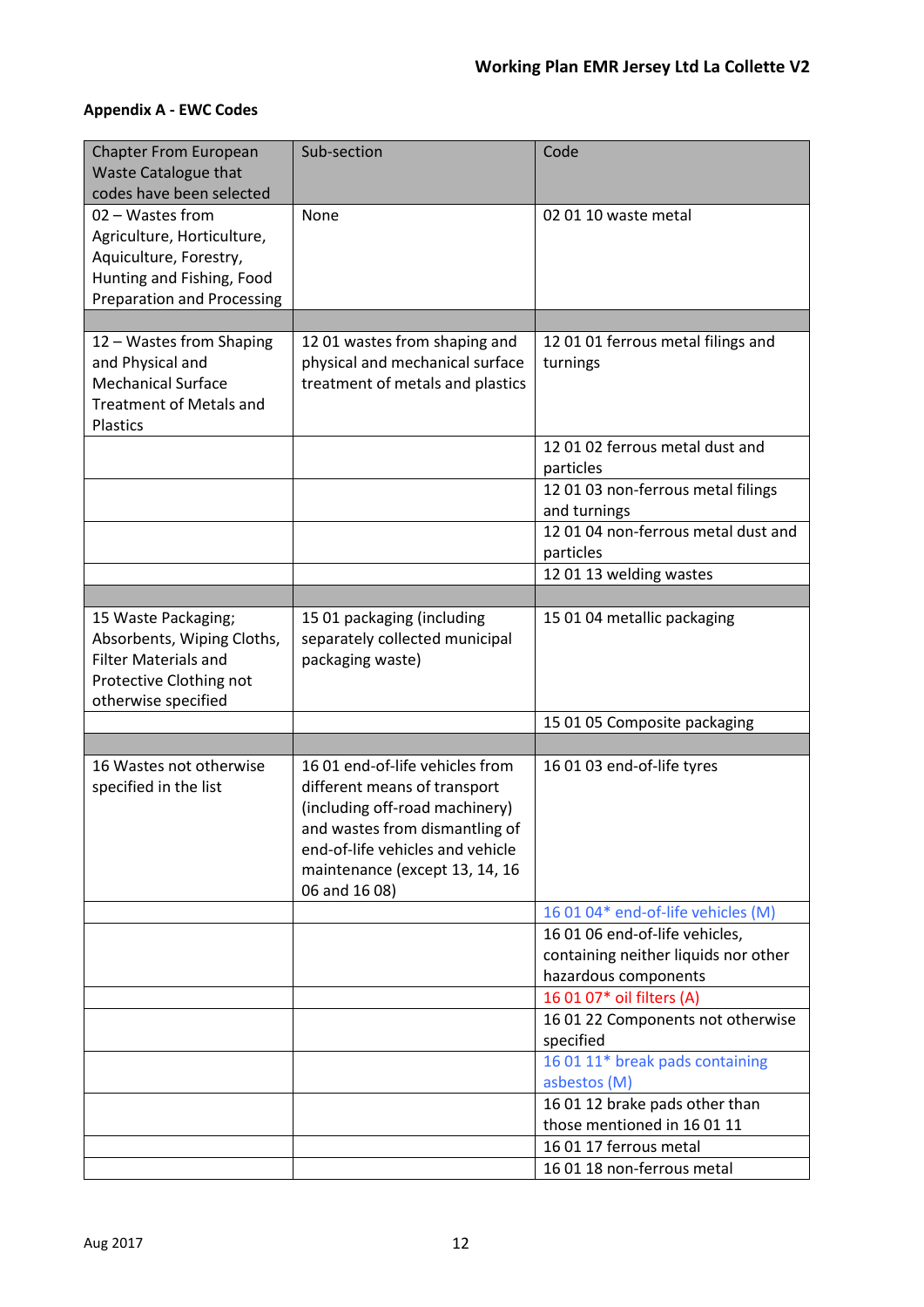|                                                                                                                                                                                        | Catalytic convertors                                                                      | 16 01 21 hazardous components<br>other than those mentioned in 1601<br>07 to 16 01 11 and<br>16 01 13 and 16 01 14<br>16 02 14 discarded equipment other<br>than those mentioned in 16 02 09 to<br>16 02 13<br>16 02 16 components removed from<br>discarded equipment other than<br>those mentioned in 16 02 15 |
|----------------------------------------------------------------------------------------------------------------------------------------------------------------------------------------|-------------------------------------------------------------------------------------------|------------------------------------------------------------------------------------------------------------------------------------------------------------------------------------------------------------------------------------------------------------------------------------------------------------------|
|                                                                                                                                                                                        | 16 06 batteries and<br>accumulators                                                       | 16 06 01* lead batteries (A)<br>16 06 05 other batteries and                                                                                                                                                                                                                                                     |
|                                                                                                                                                                                        |                                                                                           | accumulators                                                                                                                                                                                                                                                                                                     |
|                                                                                                                                                                                        |                                                                                           |                                                                                                                                                                                                                                                                                                                  |
| 17 Construction and<br><b>Demolition Wastes</b><br>(including excavated soil<br>from contaminated sites                                                                                | 17 04 metals (including their<br>alloys)                                                  | 17 04 01 copper, bronze, brass                                                                                                                                                                                                                                                                                   |
|                                                                                                                                                                                        |                                                                                           | 17 04 02 aluminium                                                                                                                                                                                                                                                                                               |
|                                                                                                                                                                                        |                                                                                           | 17 04 03 lead                                                                                                                                                                                                                                                                                                    |
|                                                                                                                                                                                        |                                                                                           | 17 04 04 zinc                                                                                                                                                                                                                                                                                                    |
|                                                                                                                                                                                        |                                                                                           | 17 04 05 iron and steel                                                                                                                                                                                                                                                                                          |
|                                                                                                                                                                                        |                                                                                           | 17 04 06 tin                                                                                                                                                                                                                                                                                                     |
|                                                                                                                                                                                        |                                                                                           | 17 04 07 mixed metals                                                                                                                                                                                                                                                                                            |
|                                                                                                                                                                                        |                                                                                           | 17 04 11 cables other than those                                                                                                                                                                                                                                                                                 |
|                                                                                                                                                                                        |                                                                                           | mentioned in 17 04 10                                                                                                                                                                                                                                                                                            |
| 19 Wastes from Waste                                                                                                                                                                   | 19 01 wastes from incineration                                                            | 19 01 02 ferrous materials removed                                                                                                                                                                                                                                                                               |
| Management Facilities, Off-<br>site Waste Water<br><b>Treatment Plants and</b><br>the Preparation of Water<br>Intended for Human<br><b>Consumption and Water</b><br>for Industrial Use | or pyrolysis of waste                                                                     | from bottom ash                                                                                                                                                                                                                                                                                                  |
|                                                                                                                                                                                        | 19 10 wastes from shredding of<br>metal-containing wastes                                 | 19 10 01 iron and steel waste                                                                                                                                                                                                                                                                                    |
|                                                                                                                                                                                        |                                                                                           | 19 10 02 non-ferrous waste                                                                                                                                                                                                                                                                                       |
|                                                                                                                                                                                        |                                                                                           | 19 10 04 fluff-light fraction and dust<br>other than those mentioned in 19 10<br>03                                                                                                                                                                                                                              |
|                                                                                                                                                                                        |                                                                                           | 19 10 06 other fractions other than<br>those mentioned in 19 10 05                                                                                                                                                                                                                                               |
|                                                                                                                                                                                        | 19 12 wastes from the<br>mechanical treatment of waste<br>(for example sorting, crushing, | 19 12 02 ferrous metal                                                                                                                                                                                                                                                                                           |